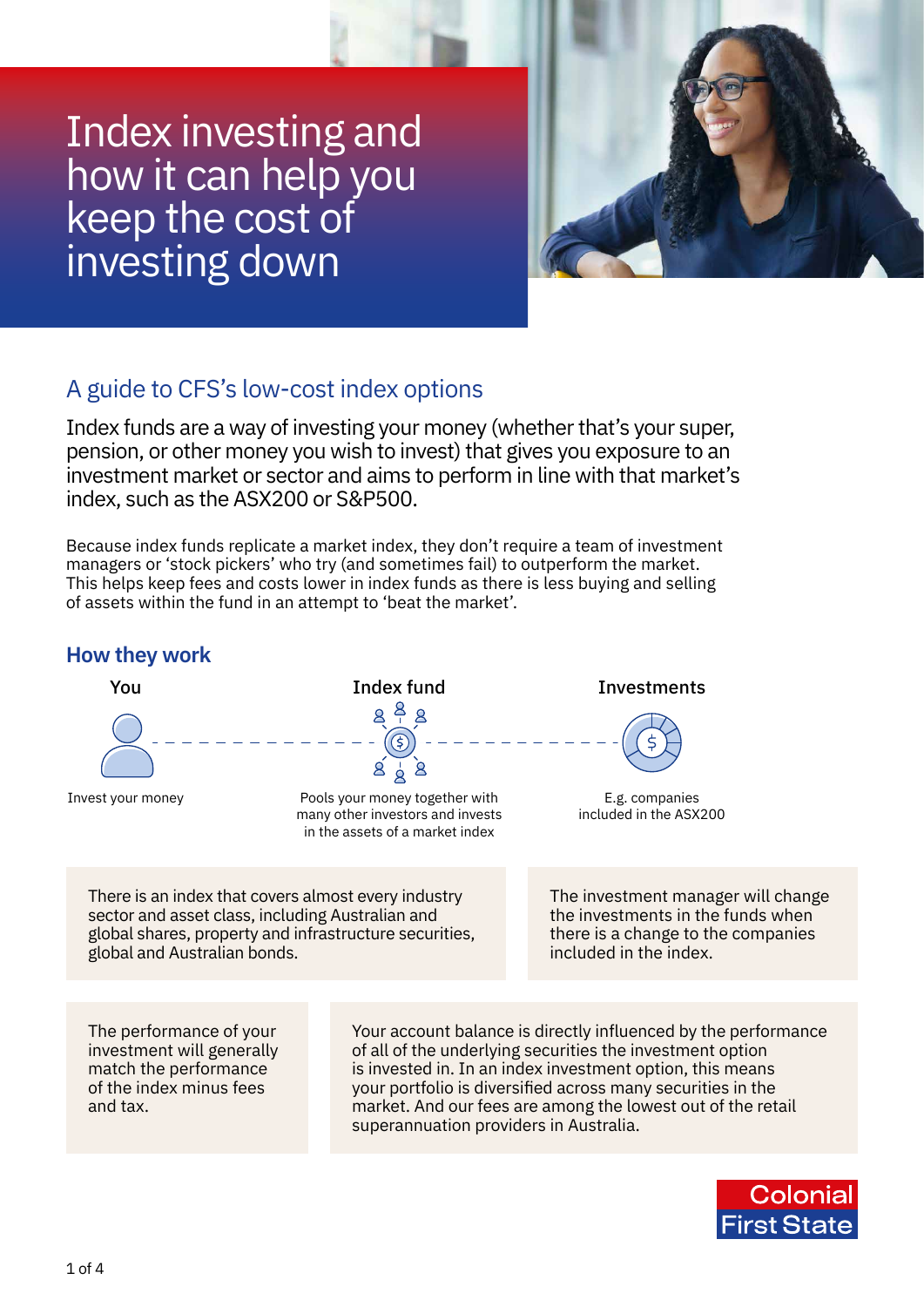With a total portfolio fee of 0.34%pa for CFS Index Australian Share<sup>1</sup>, see how much you'll pay.

| <b>Account balance</b> | Total portfolio fee pa |  |
|------------------------|------------------------|--|
| \$25,000               | \$85                   |  |
| \$50,000               | \$170                  |  |
| \$100,000              | \$340                  |  |

The investment fee and administration fee are bundled into one simple fee.

Retail super fund fee comparison $2 -$  Australian Share index options at 31 January 2022



## **What index investment options CFS offer**

#### Index Single-Sector

CFS have a range of index investment options to choose from including eight Single-Sector index options, each investing into one major asset class.

| <b>Index option</b>                                                | <b>Index</b>                                                                               | What the index is tracking                                                                                                                  |
|--------------------------------------------------------------------|--------------------------------------------------------------------------------------------|---------------------------------------------------------------------------------------------------------------------------------------------|
| <b>Australian Bond</b>                                             | <b>Bloomberg AusBond Composite</b><br>$0+Yr$ Index                                         | An index measuring the performance of<br>Australia's bond market, which includes a range of<br>investment-grade bonds maturing in 0+ years. |
| <b>Global Bond</b>                                                 | <b>Bloomberg Global Aggregate</b><br>Index, hedged to Australian<br>dollars                | A global index that measures investment grade<br>debt from twenty-four local currency markets.                                              |
| <b>Australian Share</b>                                            | S&P/ASX300 Accumulation<br>Index                                                           | An index measuring the performance of the top<br>300 stocks listed on the Australian share market.                                          |
| <b>Global Share</b>                                                | <b>MSCI All Country Index</b>                                                              | A global index that tracks the performance of mid<br>and large-cap stocks across global equity markets.                                     |
| Global Share - Hedged                                              | MSCI All Country Index,<br>hedged to Australian dollars                                    | A global index, hedged to the AUD, that tracks the<br>performance of mid and large-cap stocks across<br>global equity markets.              |
| <b>Property Securities</b>                                         | S&P/ASX 200 A-REIT<br><b>Accumulation Index</b>                                            | A sub-sector of the S&P/ASX 200 that measures<br>the performance of Australian real estate<br>investment trusts (REITs) and mortgage REITs. |
| <b>Global Property Securities</b><br>(wholesale only)              | FTSE EPRA/NAREIT Developed<br>Rental Index (ex Australia),<br>hedged to Australian dollars | A global index that tracks the performance of real<br>estate securities in eligible developed markets<br>(excl. Australia).                 |
| <b>Global Listed Infrastructure</b><br>Securities (wholesale only) | FTSE Developed Core<br>Infrastructure Index,<br>hedged to Australian dollars               | A global index that measures the performance<br>of securities in core infrastructure businesses in<br>eligible developed markets.           |

1 Total portfolio fee on FirstChoice Wholesale Personal Super and Pension.

<sup>2</sup> The fees shown above are total fees including administration and investment fees for Australian shares index options available on each platform in the comparison set. Fees assume nil balance in the Cash Account for wrap products. Fees are at 31 January 2022 and are gross of income tax of 15%. Transaction fees have not been included in the comparison – these fees apply in HUB24. This comparison includes Colonial First State FirstChoice Wholesale (CFS Wholesale Index Australian Share), AMP SignatureSuper (AMP Australian Share Index), AMP MyNorth Super (Vanguard Australian Shares Index), BT Panorama Compact (BT Australian Shares Index), HUB24 Super Choice (Vanguard Australian Shares Index), Macquarie Super Manager II (Vanguard Australian Shares Index), MLC MasterKey Super Fundamentals (Vanguard Australian Shares Index), MLC Wrap Super Series 2 Full (Vanguard Australian Shares Index), Netwealth Accelerator Core (Netwealth Australian Equities Index) and OnePath OneAnswer Frontier Super (OnePath Australian Shares Index). CFS FirstChoice Wholesale Personal Super has either the lowest total cost or second-lowest cost across all balances for an Australian Shares index option in this comparison set of retail products and their respective passively managed Australian Shares investment options.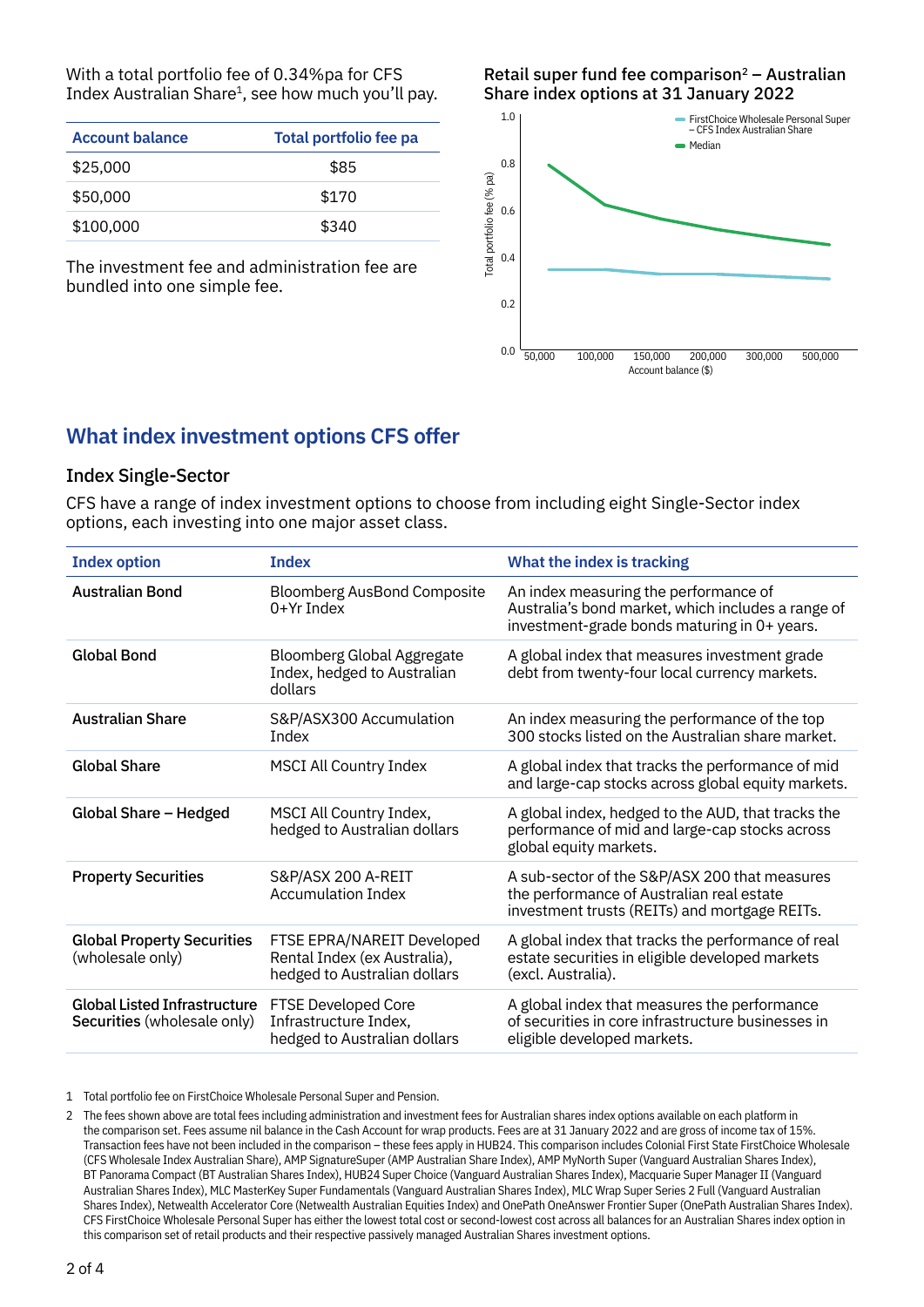#### Geared Index

We've introduced two geared index options to the FirstChoice Investment menu.

| <b>Index option</b>                                | Index                                    | What the index is tracking                                                                                                                                                                   |
|----------------------------------------------------|------------------------------------------|----------------------------------------------------------------------------------------------------------------------------------------------------------------------------------------------|
| <b>CFS Geared Index</b><br><b>Global Share</b>     | <b>MSCI All Country</b><br>World Index   | Looks to magnify the returns of long-term investors via a diversified<br>portfolio of global shares and targets the performance of the MSCI<br>All Country World Index as a benchmark.       |
| <b>CFS Geared Index</b><br><b>Australian Share</b> | S&P/ASX 100<br><b>Accumulation Index</b> | Looks to magnify the returns of long-term investors by allowing to<br>invest in a basket of Australian listed companies with the aim of<br>outperforming the S&P/ASX 100 Accumulation Index. |

The aim of gearing is to produce a larger investment return over the long term by using borrowed money in addition to your own funds. The geared options in FirstChoice are 'internally geared', which means that the options borrow the money instead of you borrowing directly.





Borrow at institutional rates

No margin calls No need to apply for a loan or offer security

It's important to consider the risks of investing into a geared option. Potential returns are magnified, and it's equally true that market losses are magnified. In extreme market conditions, it's possible you may lose all of your capital. We suggest you consult your adviser on how these investments may impact your portfolio.

#### Index Multi-Sector

We also offer six CFS Index Multi-Sector options that invest across a range of asset classes. These aim to closely track the option's composite benchmark, which depends on the option's allocation between growth and defensive assets, before fees and taxes:



## **Want to see where our index options invest?**

You can drill-down into the underlying holding of the index option(s) you're invested.

| e cfs.com.au                                                                                   | e cfs.com.au                                       |                    |
|------------------------------------------------------------------------------------------------|----------------------------------------------------|--------------------|
| <b>V PERSONAL</b><br><b>Colonial</b><br>Q<br>恕<br>$=$                                          | PERSONAL<br>v<br><b>Colonial</b><br>Q              | A                  |
| <b>Colonial First State</b><br>Wholesale Index                                                 | Asset type &<br>Holding name $(?)$                 | Value              |
| <b>Balanced</b>                                                                                | CASH<br><b>AUD</b>                                 | 2.82%<br>\$924,640 |
| <b>FSF5132AU</b><br>The money in your super is invested<br>across a range of assets. This page | <b>SHARES</b><br>Commonwealth Bank<br>Of Australia | 2.09%<br>\$684,803 |
| gives you an overview of these assets.                                                         | <b>SHARES</b><br>CSL Ltd                           | 1.85%<br>\$605.674 |
| Our investment                                                                                 | <b>SHARES</b><br><b>BHP Group Ltd</b>              | 1.79%<br>\$587.587 |
| holdings<br>Below are the investments we hold in this                                          | <b>SHARES</b><br>Apple Inc                         | 1.46%<br>\$478,079 |
| investment option.<br>This information is accurate as at<br>31 December 2020.                  | <b>SHARES</b><br>National Australia<br>Bank Ltd    | 1.07%<br>\$349,553 |

Check out our Portfolio Holdings Tool<sup>1</sup> available at: [cfs.com.au/portfolio](http://cfs.com.au/portfolio-holdings-tool)[holdings-tool](http://cfs.com.au/portfolio-holdings-tool)

1 Image shown is for illustrative purposes only. Investment holdings will vary from time to time.